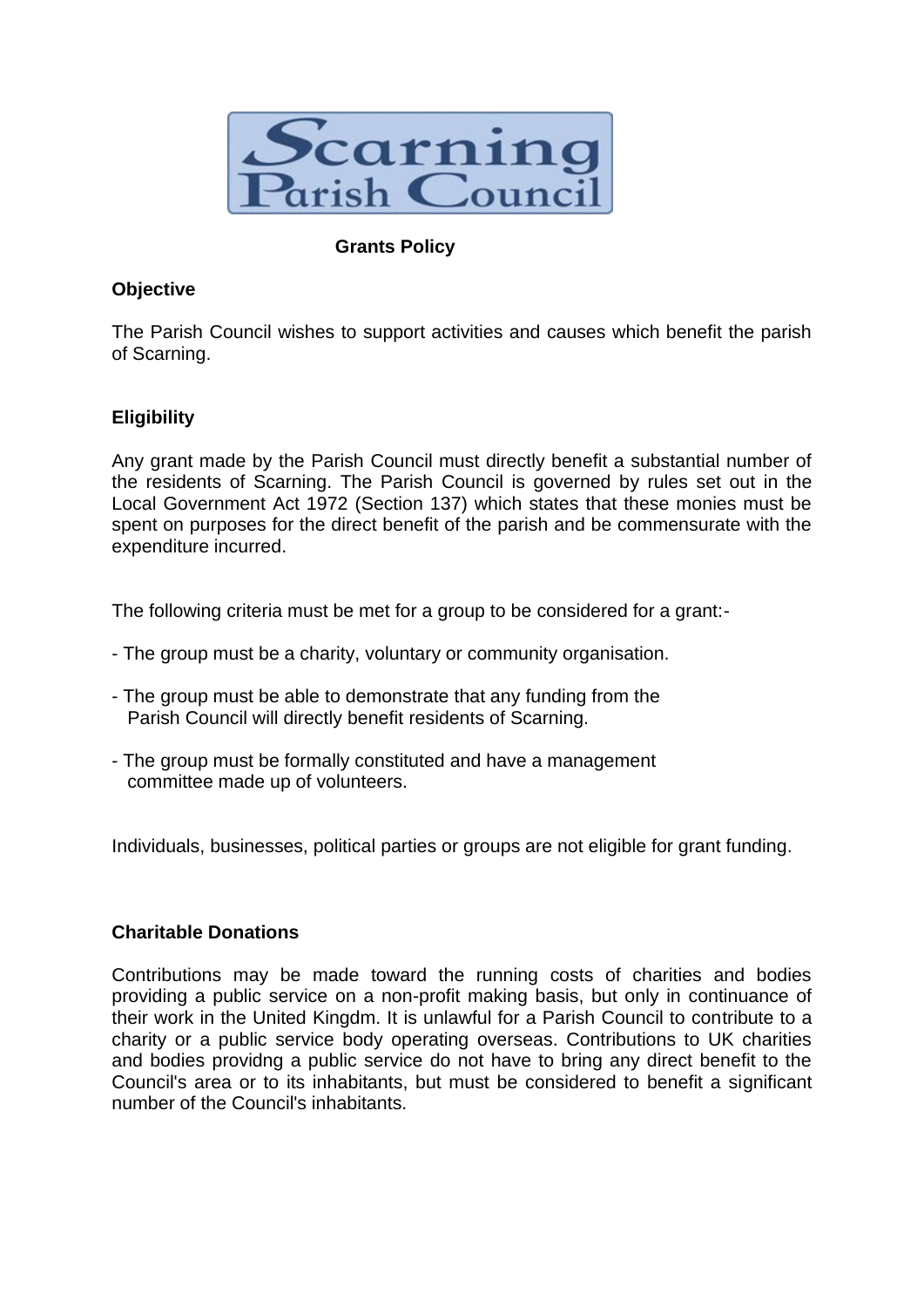# **Conditions**

- Multiple applications within a 12 month period will not normally be considered
- Evidence of estimated expenditure must be supplied to the Parish Council with the grant application.
- Please note that for all applications over £2,500 the Parish Council need quotes for the proposed project from at least three reputable firms (The Parish Council reserves the right to judge what is a 'reputable firm.')
- It is the responsibility of the applicant to provide any information requested by the Parish Council.

- **Please note that the project for which any grant is given must be commenced within 12 months of receipt of the cheque. The Parish Council reserves the right to demand repayment of any monies which have not been used within this 12 month period.** 

- Evidence of all expenditure in the form of invoices paid, or receipts, must be submitted to the Parish Clerk on completion of the project.

 **If the Parish Council is not satisfied with the arrangements it reserves the right to request a refund of any or all monies awarded.** 

- Grants cannot be made retrospectively
- An acknowledgement on receipt of the grant payment is required

#### **Application Process**

Applications should be made by completing the Grants Award Application Form and enclosing a copy of the latest set of audited accounts **(for both current and savings accounts**) for the group making the application. These accounts must cover the period within 12 months of the date of the application.

Subject to the Council's available funds, applications are accepted at any time of the year, but are usually considered at the Annual Parish Council meeting in May. **All applications must therefore be received by no later than 30 April.** Applicants are usually informed within a week of the meeting and the grant money paid in June.

#### **Promotion**

The Parish Council will ask for recognition from successful groups in the form of the promotion of the Parish Council in the organisation's newsletter or any press release.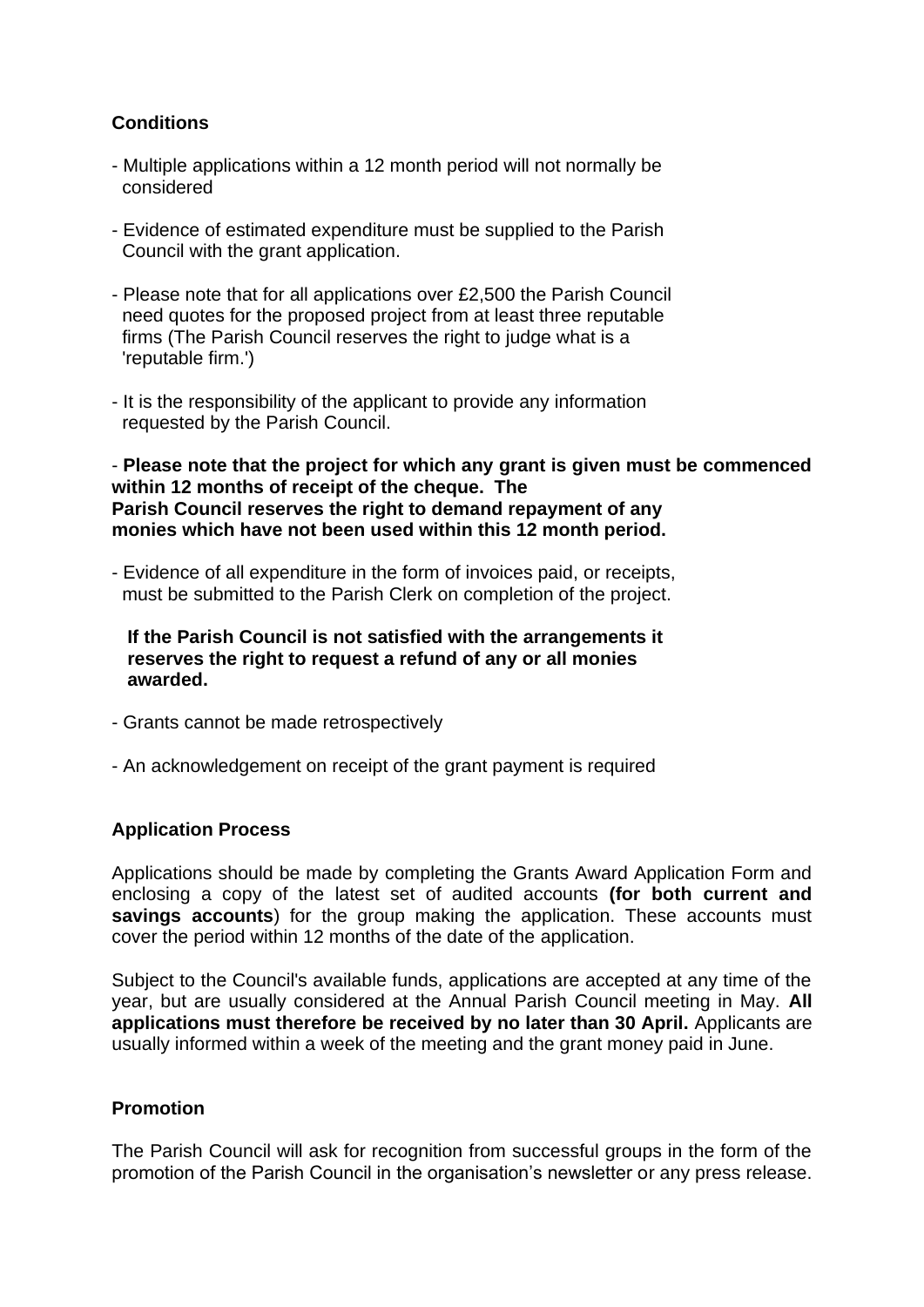The Parish Council will also recognise successful groups in its own reports to parishioners and on its website/social media.

Agreed: December 2021.

Review Date: January 2024 (or earlier if required or requested).

# Scarning Parish Council

#### **Grants for the benefit of the people of Scarning Parish**

Please read the Grants Award Policy prior to completing this form

Please send this application form to scarningclerk@btinternet.com or the Parish Clerk, Oakleigh House, Shipdham Lane, Scarning, NR19 2LB.

For further information please contact the Parish Clerk on 01362 687492 or at scarningclerk@btinternet.com

#### **Section 1:Organisation**

Name of Organisation: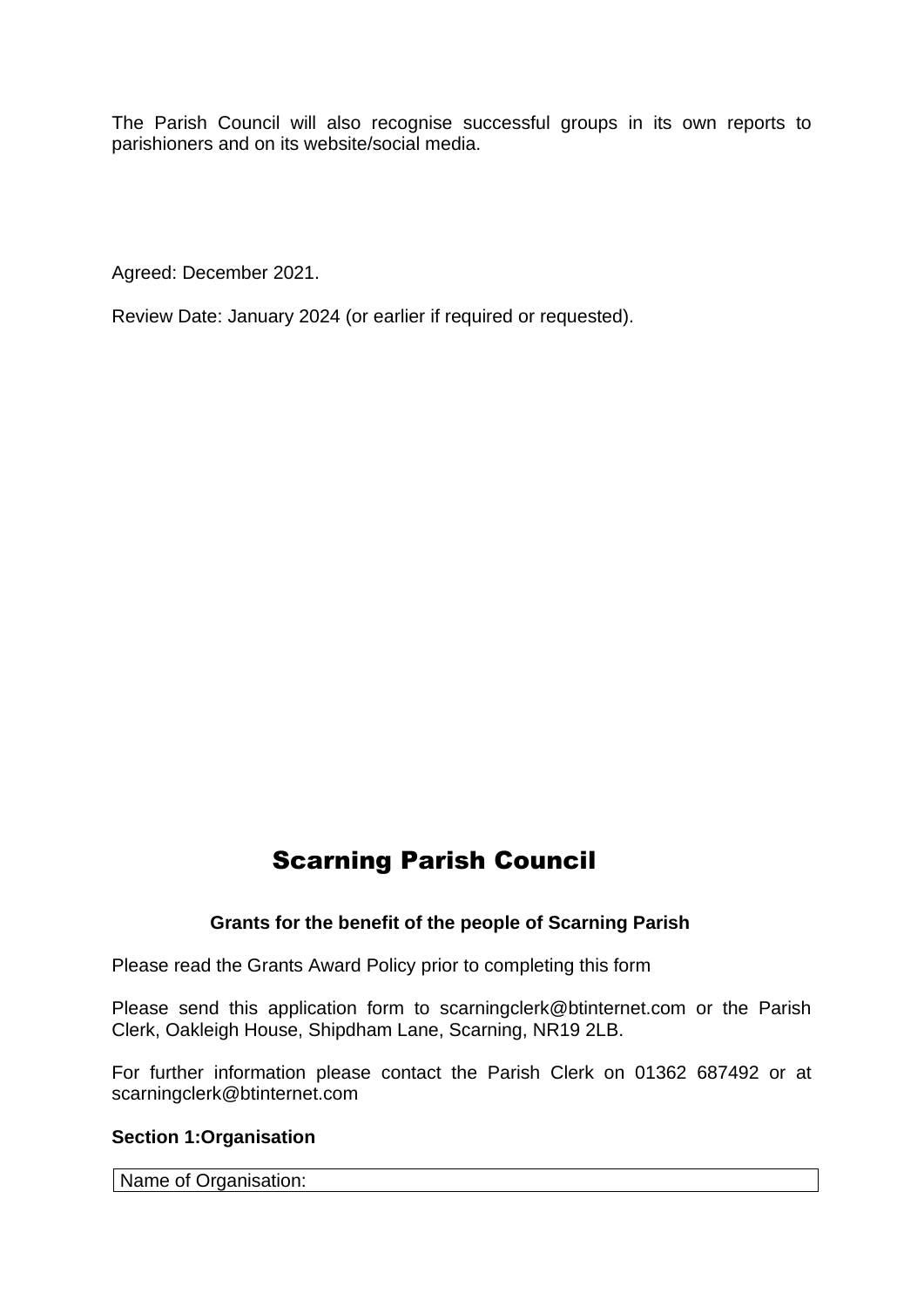| Primary contact name:                   |        |
|-----------------------------------------|--------|
| Position within applicant organisation: |        |
| Contact address:                        |        |
|                                         |        |
| Telephone Numbers: Day:                 | Night: |
| E mail address:                         |        |
| Date of submission:                     |        |

# **Section 2: Details of Organisation**

| Brief description of your organisation's aims:      |                  |
|-----------------------------------------------------|------------------|
|                                                     |                  |
|                                                     |                  |
| How long has it been in existence?<br>committee?    | Is it run by a   |
| If yes, how many committee members?                 | Can anyone join? |
| If not, what are the restrictions?                  |                  |
| How often do you meet?<br>meetings held?            | Where are        |
| How many members do you have?                       |                  |
| What percentage of members live in Scarning Parish? |                  |

## **Section 3: Organisation's Purpose**

Please give a summary of the activities your organisation has achieved during the last year. If you are a new organisation please give an idea of the activities you wish to undertake:

Describe how the local community, in particular residents of Scarning Parish,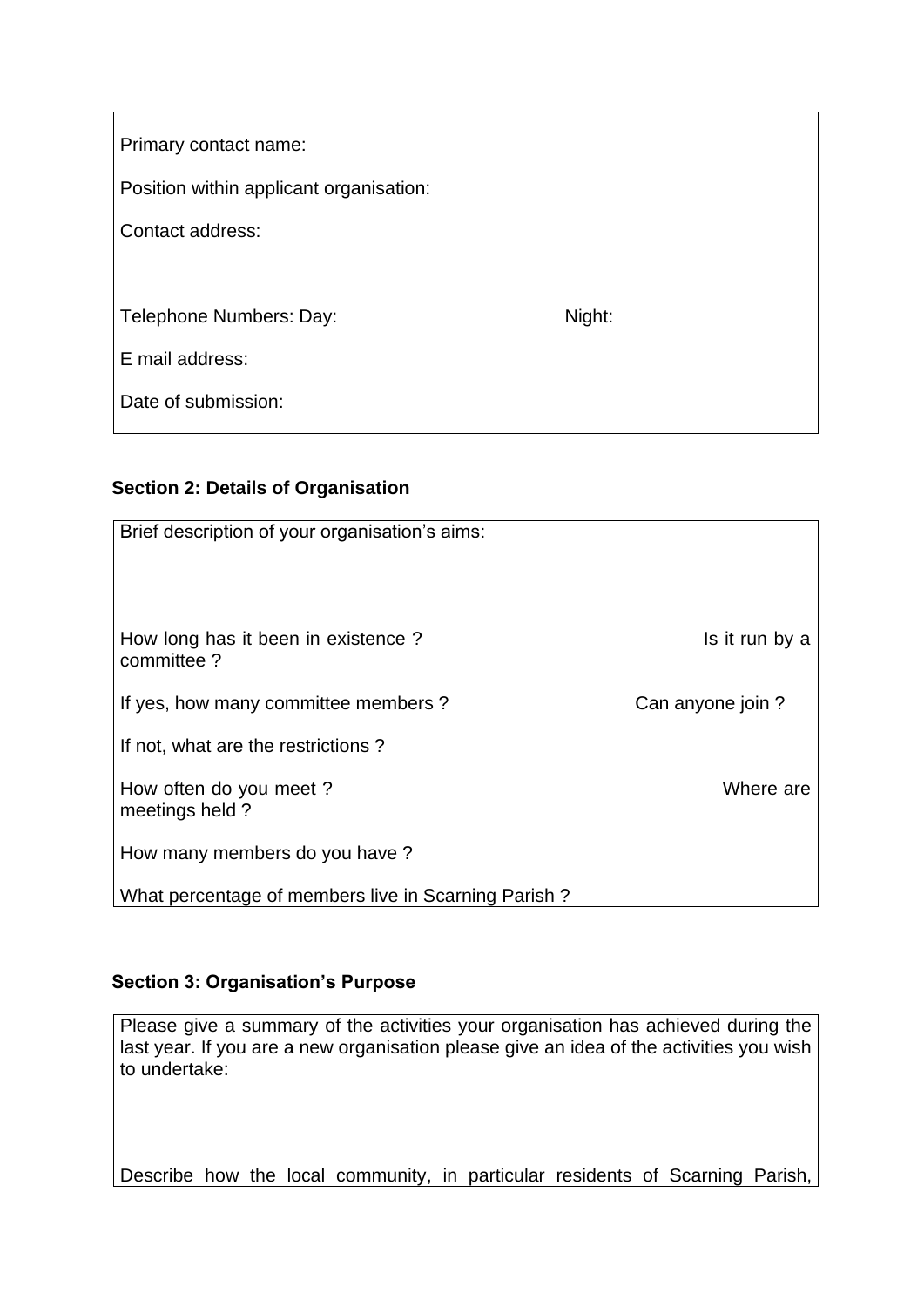benefit from your organisation:

#### **Section 4: Grant Request**

Amount requested from the Parish Council:

Please give details of what you wish to use the proposed grant award for:

Have you received or applied for funding from any other source for this project/purpose? If yes, please give details:

## **Section 5: Financial Details**

Do you receive funding from other sources and if so from where ?

If you have previously received a grant from Scarning Parish Council in the past 3 years please give details:

## **Section 6: Supporting Information**

Please complete the following:

I have read and agreed your terms and policies:

I have enclosed the following supporting material:

 A constitution or set of rules by which my organisation runs: The latest set of annual accounts for my organisation and up to date bank statements for both current and savings accounts

Any other supporting information, including quotes for the proposed project from a